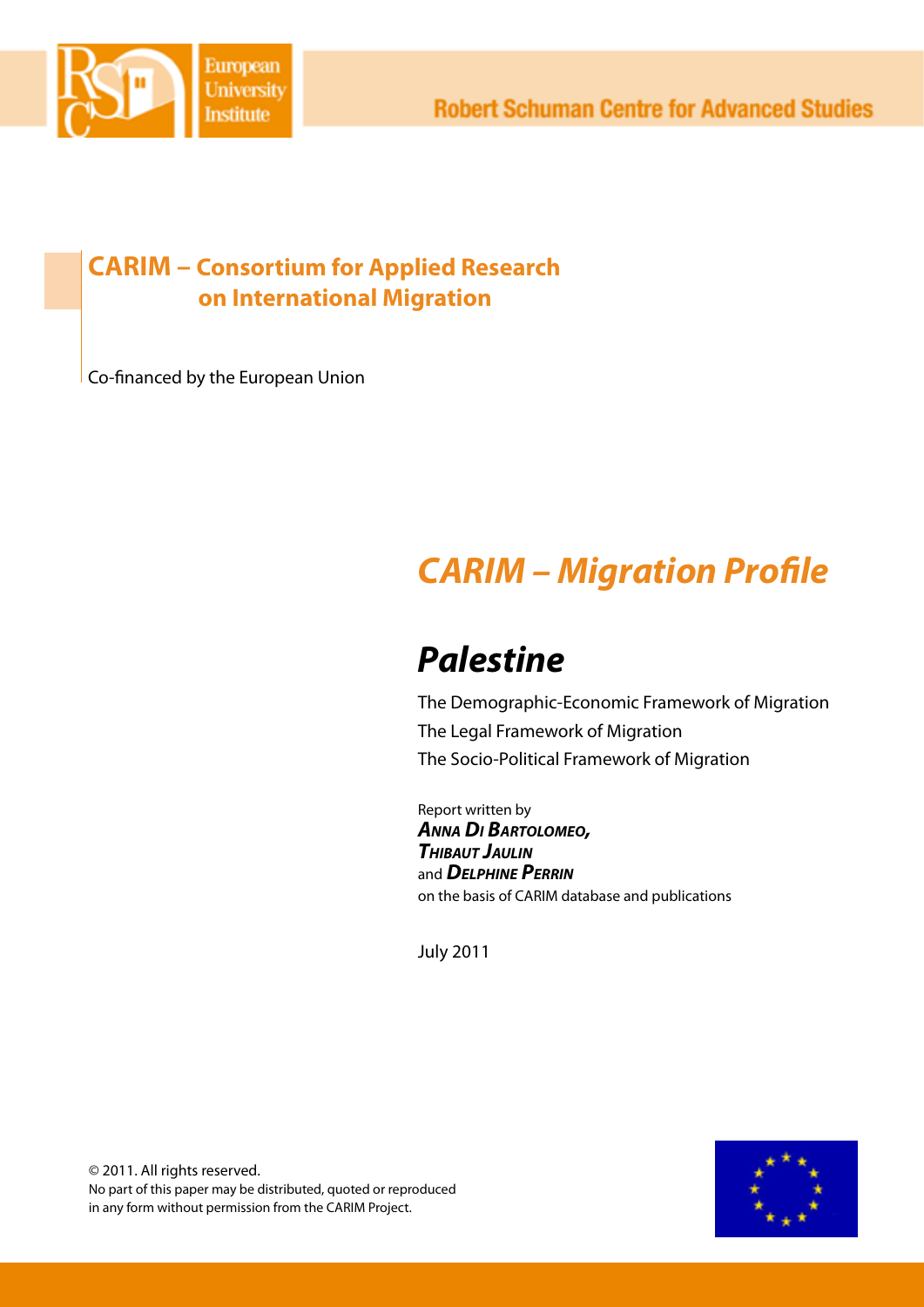#### **The Demographic-Economic Framework of Migration**

The Israeli-Arab wars in 1948-49 and 1967 caused the Palestinian exodus which saw respectively about 725,000 and 250,000 Palestinians fleeing their homes and lands seeking refuge from the Israel army, mainly in neighboring countries (Kossaifi, 1989). The precarious living conditions of displaced people as well as some other events (including the expulsion of Palestine Liberation Organization – PLO from Jordan in 1970, the Israel invasion of Lebanon in 1982, the first Gulf war in 1990-1991 together with the recent expulsion of Palestinians from Iraq in 2006) caused additional waves of Palestinian refugees around the world, and sometimes saw these refugees return home.

As well as forced migration, Palestinians have experienced increasingly high rates of outward labor migration, too. In the 1960s, searching for a job and aiming at improving their overall living conditions, Palestinians from the West Bank started to emigrate towards the East Bank (especially to the capital Amman) in the period when the West Bank was annexed by Jordan (1949-1988): they also traveled to the Gulf oil-producing countries. After 1967, Palestinians from Gaza were also involved in large scale emigration movements to the Gulf and - a minor part - to Europe and North America (Fargues, 2000). These labor migration flows were largely composed of medium and highly-skilled individuals, often accompanied by their families. Later, in the 1990s, this form of emigration was gradually reduced as a consequence of the closure of the Gulf labor markets. By the end of these migration movements, the Oslo agreements resulted in the opposite phenomenon: namely, the return of around 100,000 dispersed Palestinians to the occupied Palestinian territory (oPt) in the 1990s. However, the political impasse, the security chaos and the worsening of socio-economic conditions which followed these negotiations led to new waves of outward flows – particularly of young and well educated individuals - in the 2000s.

A large number of Palestinian commuters used to go on a daily basis to Israel in order to cover unskilled and semi-skilled jobs in the construction, agriculture and basic services. In the early 2000s, following the eruption of the second *Intifada* and the construction of the Separation Wall, these movements were stopped by Israel, thus causing additional pressures on the Palestinian labor market.

As to immigration patterns, nationals born abroad living in the oPt include both first-generation refugees forced to emigrate from Israel in 1948 and returnees, i.e. the descendants of Palestinian refugees born abroad who returned during the Oslo process between 1993 and 2000 and, to a lesser extent, expelled Palestinians from the Gulf States – especially Kuwait – in 1991. On the other hand, Palestine has been, in the last decades, the destination of Israeli settlers whose number – almost half a million − represents 12.7% of the population of the oPt in 2008.

| <b>Outward migration</b>                                                                                                                                                                                                                                                                                                                                                                                                                                                   | <b>Inward migration</b>                                                                                                                                                                                                                                                                                                                                                                                                                                              |
|----------------------------------------------------------------------------------------------------------------------------------------------------------------------------------------------------------------------------------------------------------------------------------------------------------------------------------------------------------------------------------------------------------------------------------------------------------------------------|----------------------------------------------------------------------------------------------------------------------------------------------------------------------------------------------------------------------------------------------------------------------------------------------------------------------------------------------------------------------------------------------------------------------------------------------------------------------|
| <b>Stock</b>                                                                                                                                                                                                                                                                                                                                                                                                                                                               | <b>Stock</b>                                                                                                                                                                                                                                                                                                                                                                                                                                                         |
| 'Counting' Palestinian emigrants abroad is not<br>straightforward. To the voluntary emigrants, one<br>should add the total of Palestinian refugees around<br>the world - as registered by the UN High<br>Commissioner for Human Rights (UNHCR) - and in<br>Jordan, Lebanon and Syria – as registered by the<br>UN Relief and Works Agency for Palestine<br>Refugees in the Near East (UNRWA). As to the<br>latter, depending on UNRWA's operative definition, <sup>1</sup> | In the oPt, foreign-born Palestinians include both<br>first-generation refugees forced to emigrate from<br>Israel in 1948 and returnees. The latter group is<br>composed of Palestinian refugees born abroad who<br>returned during the Oslo process between 1993<br>and 2000 - and who were mainly employed by<br>various civilian and military institutions of the PLO -<br>as well as other returnees, especially those who<br>were expelled from Kuwait in 1991. |

<sup>1</sup> Under UNRWA, a *Palestine refugee* is any person whose 'normal place of residence was Palestine during the period 1 June 1946 to 15 May 1948 and who lost both home and means of livelihood as a result of the 1948 conflict […] Palestine Refugees, and descendants of Palestine refugee males, including legally adopted children, are eligible to register for UNRWA services'. This definition, beyond implying that all descendants of 1948 refugees would automatically be granted a refugee status, leads to the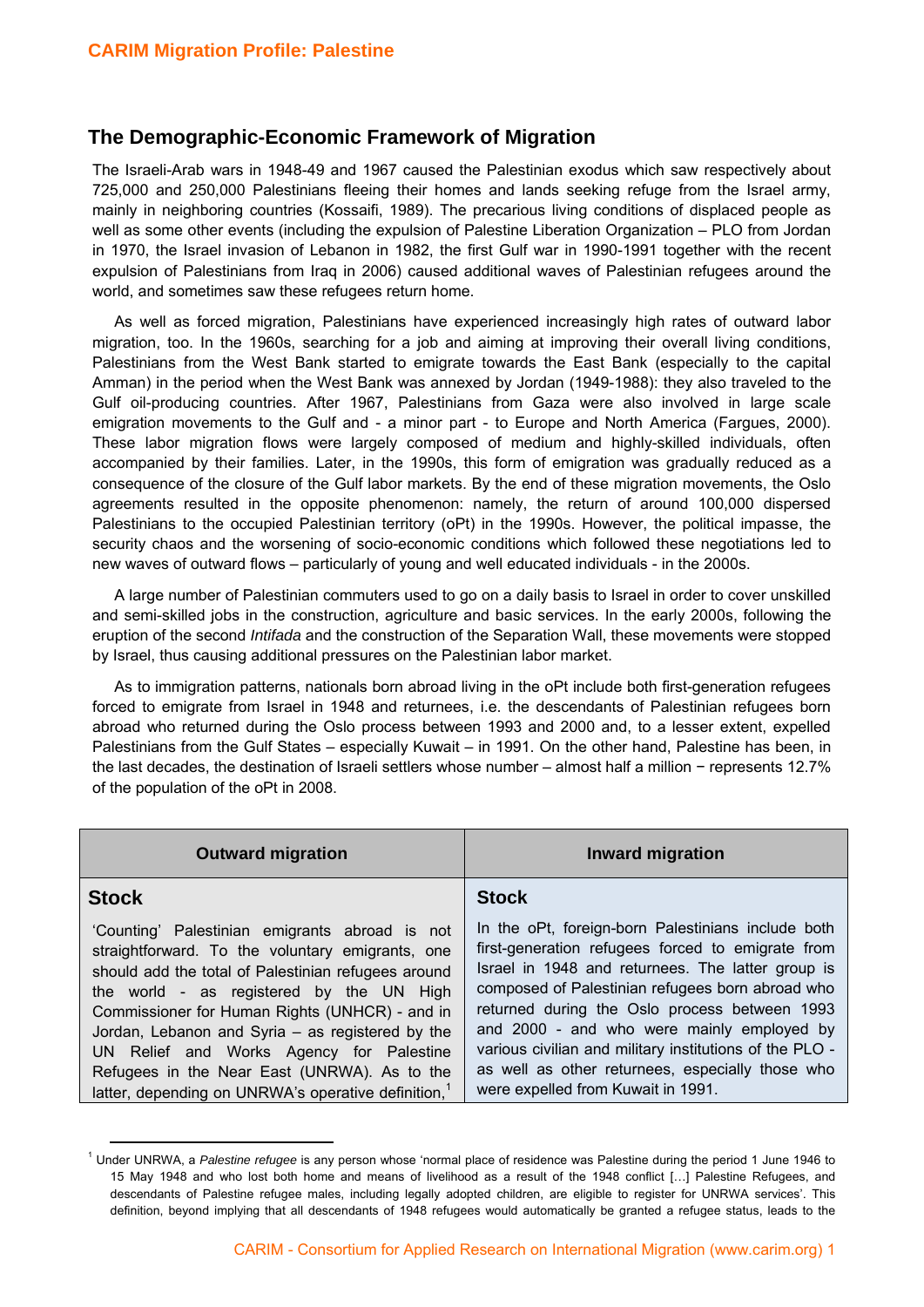*Palestine refugees* include both post-48 refugees and their descendants, i.e. persons of Palestinian origin born outside the oPt. As a matter of fact, second and third generation migrants represent the great majority of these and consequently any estimations made on Palestinians living abroad is largely affected depending on which *Palestine refugees* are considered. For example, official estimates provided by the Palestinian Central Bureau of Statistics (PCBS) put the number of Palestinians abroad at 7 million in 2010, mainly composed of Palestinian descendants.

| Palestinians residing abroad by country of residence, circa 2008 |               |      |  |  |  |
|------------------------------------------------------------------|---------------|------|--|--|--|
| Country of residence                                             | <b>Number</b> | %    |  |  |  |
| Moditorranoan MENA countrios                                     | 805 135       | on ' |  |  |  |

| <b>Mediterranean MENA countries</b>                                                                   | 895 135       | 90,2  |
|-------------------------------------------------------------------------------------------------------|---------------|-------|
| of which Syria                                                                                        | 467 596       | 47,1  |
| Lebanon                                                                                               | 198 258       | 20,0  |
| Jordan                                                                                                | 115 190       | 11,6  |
| Egypt                                                                                                 | 44 206        | 4,5   |
| Libya                                                                                                 | 28 596        | 2,9   |
| others                                                                                                | 41 289        | 4,2   |
| North American countries                                                                              | 32 379        | 3,3   |
| of which US                                                                                           | 26 179        | 2,6   |
| <b>European Union countries</b>                                                                       | 18 3 36       | 1,8   |
| of which Germany                                                                                      | 11263         | 1,1   |
| <b>Other countries</b>                                                                                | 64 496        | 6,5   |
| Total (a)                                                                                             | 992010        | 100,0 |
| UNHCR refugees (b)                                                                                    | 340 016       |       |
| UNRWA refugees in Jordan (c)                                                                          | 1983733       |       |
| Grand total (a+b+c)                                                                                   | 3 3 1 5 7 5 9 |       |
| $\blacksquare$ as $\blacksquare$ as $\blacksquare$ as $\blacksquare$ . Then the set of $\blacksquare$ |               |       |

ources: *Enquête Conditions de vie des ménages*, Central Administration of Statistics (Lebanon); Palestinian Central Bureau of Statistics and Natural Resources of Damascus, as provided by the Syrian Central Bureau of Statistics (Syria); national censuses or population registers (other countries)

According to statistics provided by destination countries (see figure above), around 2008, the number of Palestinians residing abroad was, instead, very much lower, i.e. 992,000, or 24.2% of the total population residing in the oPt. Contrary to PCBS's estimates, this figure does not include either Palestinians residing in the Gulf States (because of data unavailability), or persons of Palestinian origins with another nationality (especially in Jordan). Indeed, it is worth mentioning that UNRWA refugees have been subjected to different regulatory systems according to which in Syria and Lebanon they are considered 'stateless' (until a solution to the Palestine cause will be found), while in Jordan all of the 1948-refugees were granted nationality (and so they are not counted as Palestinians by official statistics).<sup>2</sup> Consequently, if we add to this total the

| Foreign-born Palestinians in the West Bank by country of birth,<br>1997, 2007                                            |               |      |               |      |                       |  |  |
|--------------------------------------------------------------------------------------------------------------------------|---------------|------|---------------|------|-----------------------|--|--|
|                                                                                                                          | 1997          |      | 2007          |      | Average               |  |  |
| Country of birth                                                                                                         | <b>Number</b> | %    | <b>Number</b> | %    | annual<br>growth rate |  |  |
| 1948 Areas (*)                                                                                                           | 29.678        | 21.7 | 17,502        | 13.9 | $-4.1$                |  |  |
| Israel                                                                                                                   | 5,673         | 4.1  | 5.764         | 4.6  | 0.2                   |  |  |
| Jordan                                                                                                                   | 42.573        | 31.1 | 44.215        | 35.2 | 0.4                   |  |  |
| Syria                                                                                                                    | 2.163         | 1.6  | 2,089         | 1.7  | $-0.3$                |  |  |
| Lebanon                                                                                                                  | 1,255         | 0.9  | 1,473         | 1.2  | 1.7                   |  |  |
| Eqypt                                                                                                                    | 1.093         | 0.8  | 850           | 0.7  | $-2.2$                |  |  |
| Tunisia                                                                                                                  | 248           | 0.2  | 212           | 0.2  | $-1.5$                |  |  |
| Yemen                                                                                                                    | 288           | 0.2  | 340           | 0.3  | 1.8                   |  |  |
| <b>Gulf Countries</b>                                                                                                    | 40.090        | 29.3 | 39.073        | 31.1 | $-0.3$                |  |  |
| <b>Other Arab Countries</b>                                                                                              | 1.792         | 1.3  | 1,778         | 1.4  | $-0.1$                |  |  |
| <b>USA</b>                                                                                                               | 7.046         | 5.1  | 6.842         | 5.4  | $-0.3$                |  |  |
| <b>Others</b>                                                                                                            | 5.014         | 3.7  | 5.046         | 4.0  | 0.1                   |  |  |
| Not Stated                                                                                                               | 0             | 0.0  | 397           | 0.3  |                       |  |  |
| Total                                                                                                                    | 136,913 100.0 |      | 125,581 100.0 |      | $-0.8$                |  |  |
| % on the total<br>5.3<br>5.3<br>resident population                                                                      |               |      |               |      |                       |  |  |
| Notes: (*): 1948 Areas include the parts of historical Palestine now known as Israel, as defined<br>after the 1948 w ar. |               |      |               |      |                       |  |  |
| Source: Palestinian Population, Housing and Establishment Census (1997 and 2007)                                         |               |      |               |      |                       |  |  |

According to census data, in 2007, foreign born nationals in the West Bank equaled 125,581, or 5.3% of the total population residing on the West Bank. As a result of the worsening conditions in the 2000s (and because of the high mortality rates of those coming from 1948 Areas, who were all aged 60 or more), their number decreased from 1997 to 2007 at an annual average rate of -0.8%. As to their provenience, they were mainly born in Jordan (35.2%), the Gulf countries (31.1%) and the US (5.4%). Without considering the first-generation refugees born in 1948 Areas, foreign born nationals are a young population with 80.3% aged 10-39.

Apart from West Bankers, data on foreign-born Palestinians residing in the oPt including the Gaza Strip are available only from the 1997-census.

paradoxical consequence that this population increases over time because of natural demography (not of political events) while the number of migrants among them decreases (see Fargues, 2006).

<u> 1989 - Johann Barbara, martxa alemaniar argumentuar argumentuar argumentuar argumentuar argumentuar argumentu</u>

 $2$  While in Jordan, it is strictly important to highlight the difference encountered between UNRWA estimates and official ones in order to consider the large number of Jordanians with Palestinian origins, figures provided by destination countries statistics in Syria and Lebanon are instead more reliable than UNRWA estimates. As to the former, Palestinian refugees are counted on an annual basis by the Palestinian Central Bureau of Statistics and Natural Resources of Damascus (and published by the Syrian Central Bureau of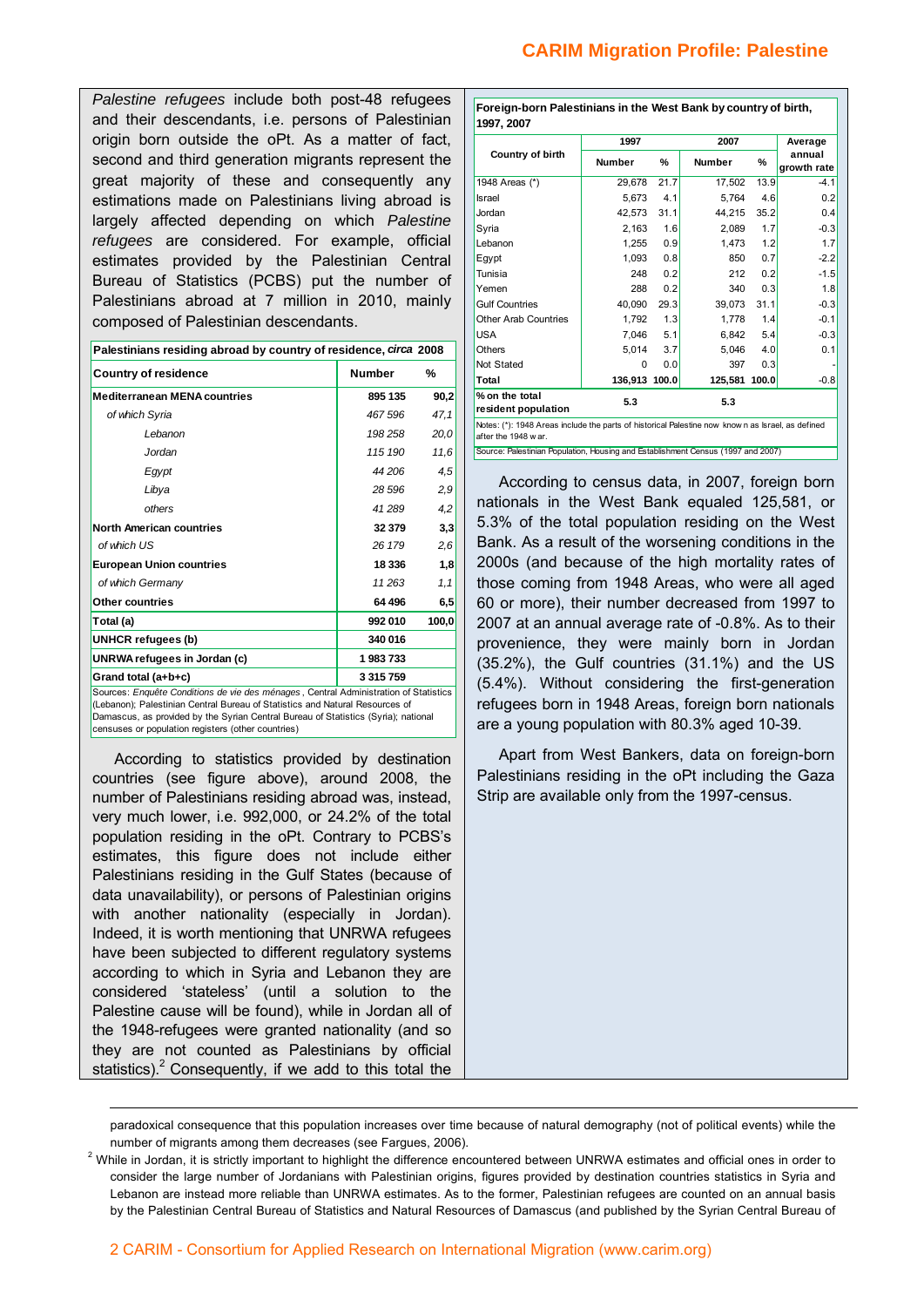figure provided by UNRWA in Jordan (1,983,733 Palestine refugees) and by UNHCR (340,016 Palestinian refugees),3 the number would be much larger, i.e. 3.3 million, a number which fits much better with the reality of the Palestinian Diaspora. Again, figures on the numbers of Palestinians in the Gulf States are unknown.

As to their characteristics, in OECD countries women represent 36.5% of Palestinian migrants. As a whole, they show an extremely high socioeconomic profile, their education being historically considered as the main tool of empowerment within the Palestinian community. In the years around 2000, 44.0% had a university degree or higher while 30.6% a medium level of education. Their educational profile matches their occupational one: they are mainly employed as professionals (26.5%), legislators, senior officials and managers (19.3%), and technicians (13.3%).

Further, the living conditions of Palestine refugees deserve attention. Their integration varies by country of settlement – ranging from a quasiparity condition in Syria to an institutional discriminatory regime in Lebanon – depending, above all, on demographic4 and internal political pressures related to the presence of Palestinians. According to two surveys conducted by FAFO in 2000, despite the unemployment rate of Palestinians is not that different from natives in both countries (8.7% in Syria and 10.0% in Lebanon), what emerges strikingly is their very low participation in the labor market (respectively 49.3% and 42.2%) especially among women (respectively 18.0% and 16.8%). These figures are likely to suggest that a high number of Palestinians work in the informal sector and demonstrate as well the existence of a strong gender dimension in Palestinians' propensity to work.

#### **Flows**

From 1960 to 1967 around 140,000 Palestinians emigrated from the West Bank towards the East Bank (25,000) and other Arab countries (115,000) (Kossaifi, 1989). According to Israeli statistics, from 1967 to 2003, the net migration balance of the Palestinian territories was negative, apart from the period 1990-1994, during which many Palestinians returned home following the Oslo agreements.

| Foreign-born Palestinians in the oPt by country of birth and region, 1997 |               |       |                  |       |         |       |  |
|---------------------------------------------------------------------------|---------------|-------|------------------|-------|---------|-------|--|
| Country of birth                                                          | Gaza strip    |       | <b>West Bank</b> |       | Total   |       |  |
|                                                                           | <b>Number</b> | %     | Number           | %     | Number  | ℀     |  |
| 1948 Areas*                                                               | 47,235        | 42.0  | 29,678           | 21.7  | 76,955  | 30.8  |  |
| Israel                                                                    | 2.454         | 2.2   | 5.673            | 4.1   | 8.129   | 3.3   |  |
| Jordan                                                                    | 5,287         | 4.7   | 42,573           | 31.1  | 47,865  | 19.2  |  |
| Syria                                                                     | 2.357         | 2.1   | 2.163            | 1.6   | 4.522   | 1.8   |  |
| Lebanon                                                                   | 771           | 0.7   | 1,255            | 0.9   | 2,027   | 0.8   |  |
| Egypt                                                                     | 14.411        | 12.8  | 1.093            | 0.8   | 15.517  | 6.2   |  |
| Tunisia                                                                   | 487           | 0.4   | 248              | 0.2   | 735     | 0.3   |  |
| Yemen                                                                     | 998           | 0.9   | 288              | 0.2   | 1.287   | 0.5   |  |
| <b>Gulf Countries</b>                                                     | 25,595        | 22.7  | 40,090           | 29.3  | 65,708  | 26.3  |  |
| Other Arab Countries                                                      | 11,441        | 10.2  | 1.792            | 1.3   | 13,243  | 5.3   |  |
| United States of America                                                  | 253           | 0.2   | 7,046            | 5.1   | 7,299   | 2.9   |  |
| <b>Others</b>                                                             | 1.260         | 1.1   | 5.014            | 3.7   | 6.275   | 2.5   |  |
| Total                                                                     | 112,549       | 100.0 | 136,913          | 100.0 | 249,562 | 100.0 |  |
| % on the total                                                            |               |       |                  |       |         |       |  |
| resident population                                                       | 11.2<br>8.6   |       |                  |       | 9.6     |       |  |
| Source: Palestinian Population, Housing and Establishment Census 1997     |               |       |                  |       |         |       |  |

In the Gaza Strip foreign-born nationals were obviously mainly born in 1948 Areas (42.0%), the Gulf countries (22.7%) and Egypt (12.8%), while only a few came from Jordan (4.7%).

Another important component of the immigrant population residing in the oPt is represented by Israeli settlers. According to Israeli statistics, in 2009, there were 299,400 in the West Bank, among whom a large majority (76.6%) lived between the Green Line and the Wall; here another 240,836 Palestinians are still closed in enclaves. Moreover, 193,091 Israelis lived in East Jerusalem in 2008, meaning a total number of 488,471 Israeli settlers living in the oPt (including annexed East-Jerusalem) in that year.

<u> Andreas Andreas Andreas Andreas Andreas Andreas Andreas Andreas Andreas Andreas Andreas Andreas Andreas Andr</u>

Statistics). In Lebanon, the *Enquête Conditions de vie de Ménages* conducted by the Lebanese Central Administration of Statistics allows us to exclude a large number of Palestinians who were initially registered under UNRWA in Lebanon but who are not currently residing there but who are still registered under UNRWA (see Fargues, 2006).

 $3$  UNHCR refugees should be added to the total since in many developing countries refugees are not included in censuses or population registers (see http://www.migrationobservatory.ox.ac.uk/data-and-resources/data-sources-and-limitations/undp-internationalmigrant-stock-data). 4

<sup>&</sup>lt;sup>4</sup> It is worth mentioning that while in Syria Palestinians account for 1.7% of the total resident population, in Lebanon the same value equals 5.0%.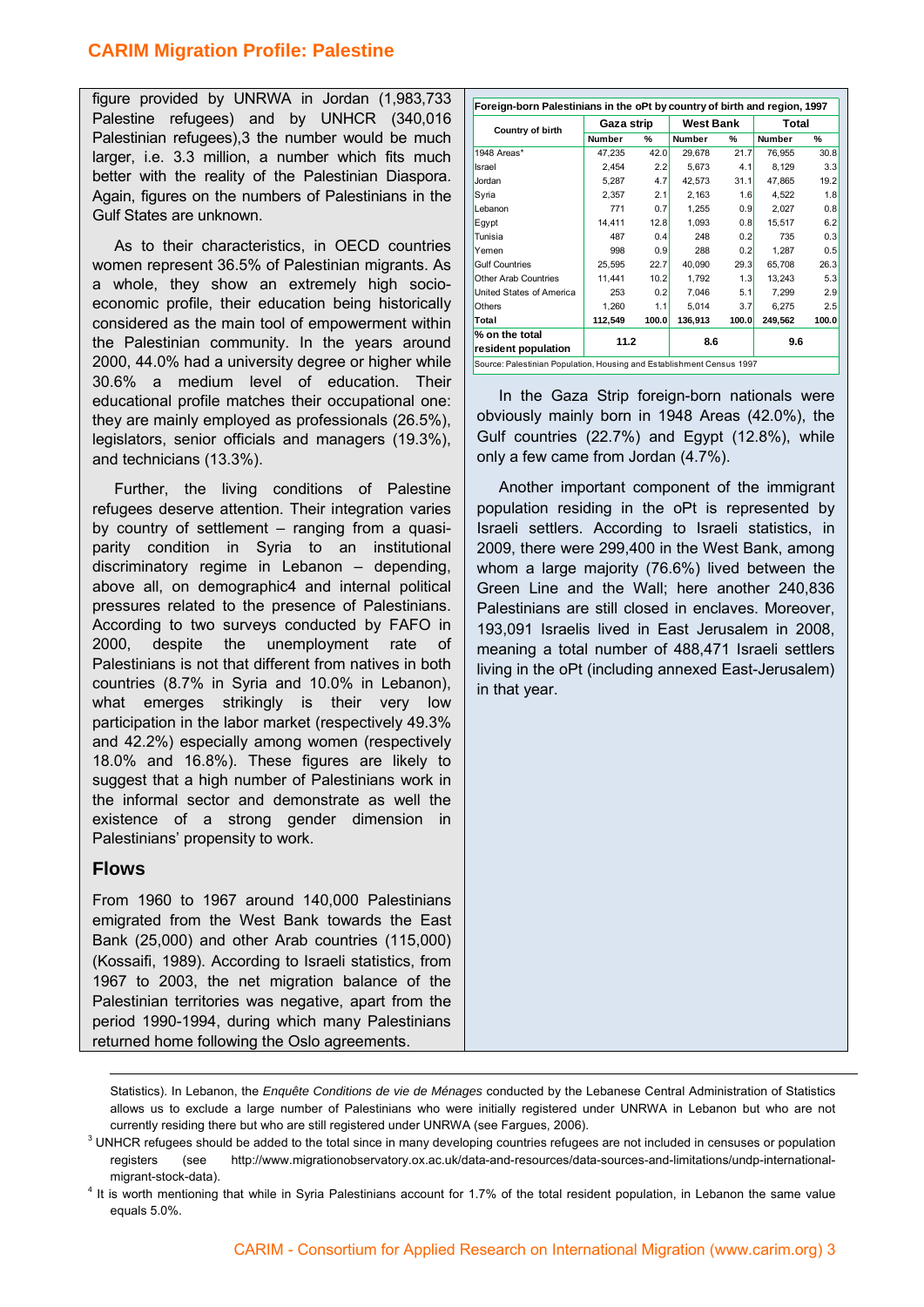

In recent years, migration has continued as a consequence of the second *Intifada* in 2000 and the associated worsening socio-economic conditions. Among other problems there is the rise of the unemployment especially for the most educated individuals, the political impasse in peace negotiations and the shrinking chances of the establishment of an independent Palestinian state: all these have triggered intense outward emigration flows from the oPt. For example, the unemployment rate increased from 14.3% in 2000 to 26.2% in 2008. Among the youngest population, the same value passed from 20.0% to 40.2% for those aged 15-24 and from 14.8% to 25.5% for the 25-34 population. Moreover, the unemployment rate of university graduates reached, in 2008, 27.2% (source: Labor Force Survey).



Emigration has thus become a serious option for a worrying percentage of the young and educated people living in Palestine. According to a recent survey conducted by the PCBS in 2009, an average number of 6,570 Palestinians left the country each year in the period 2005-2009. These emigrants were more likely to be: **1)** young (33.0% aged 15- 29), **2)** male (sex ratio equals 152.2), **3)** directed to non Arab countries (46.6%, among which 21.6% to the US), Jordan (23.5%) and the Gulf countries (20.4%) and **4)** well educated (35.7% have a bachelor degree or above and 41.9% have a secondary degree) (source: Migration's Survey-2010, PCBS, 2010).

| Year | West Bank                                                                         | <b>Gaza Strip</b> | East<br><b>Jerusalem</b> | Total   |
|------|-----------------------------------------------------------------------------------|-------------------|--------------------------|---------|
| 1983 | 22,800                                                                            | 900               | 76.095                   | 99,795  |
| 1984 | n.a.                                                                              | n.a.              | n.a.                     | n.a.    |
| 1985 | 44,100                                                                            | 1,900             | n.a.                     | 46,000  |
| 1986 | n.a.                                                                              | n.a.              | 103,900                  | n.a.    |
| 1987 | n.a.                                                                              | n.a.              | n.a.                     | n.a.    |
| 1988 | n.a.                                                                              | n.a.              | n.a.                     | n.a.    |
| 1989 | 69,800                                                                            | 3,000             | 117,100                  | 189,900 |
| 1990 | 78.600                                                                            | 3.300             | 135.000                  | 216.900 |
| 1991 | 90,300                                                                            | 3,800             | 137,300                  | 231,400 |
| 1992 | 101,100                                                                           | 4.300             | 141,000                  | 246,400 |
| 1993 | 111.600                                                                           | 4,800             | 152,800                  | 269,200 |
| 1994 | n.a.                                                                              | n.a.              | n.a.                     | n.a.    |
| 1995 | 133,200                                                                           | 5,300             | 157,300                  | 295,800 |
| 1996 | 142,700                                                                           | 5.600             | 160,400                  | 308,700 |
| 1997 | 154,400                                                                           | 5,700             | 161,416                  | 321,516 |
| 1998 | 163,300                                                                           | 6,100             | 165,967                  | 335,367 |
| 1999 | 177,411                                                                           | 6,337             | 170,123                  | 353,871 |
| 2000 | 192.976                                                                           | 6.678             | 172.250                  | 371,904 |
| 2001 | n.a.                                                                              | n.a.              | n.a.                     | n.a.    |
| 2002 | 214.722                                                                           | 7.277             | 175.617                  | 397.616 |
| 2003 | 224,669                                                                           | 7,556             | 178,601                  | 410,826 |
| 2004 | 234.487                                                                           | 7.826             | 181.587                  | 423,900 |
| 2005 | 258,988                                                                           | 0                 | 184,057                  | 443,045 |
| 2006 | 268,400                                                                           | 0                 | 186,857                  | 455,257 |
| 2007 | 276,462                                                                           | 0                 | 189,708                  | 466,170 |
| 2008 | 295,380                                                                           | 0                 | 193,091                  | 488,471 |
| 2009 | 299.440<br>Source: Statistical Abstracts of Israel, Central Bureau of Statistics; | 0                 | n.a.                     | 299,440 |

Statistical Yearbook of Jerusalem, Jerusalem institute for Israel studies (in Foundation for the Middle East Peace's website).

#### **Flows**

According to the Migration's Survey - 2010, in the period 2005-2009 an annual average number of 6,082 migrants returned in the oPt (PCBS, 2010).



The survey investigated the profile of all return migrants living in the oPt (*stock*). It is shown that one out of four return migrants had come back before 1990 (25.5%) while one out of two had done the same in the period 1991-1999. The rest (24.4%) returned home in the 2000s, a period when the number of returnees declined sharply as a result of the refusal of Israel to accept their return and the dangerous living conditions in Palestine.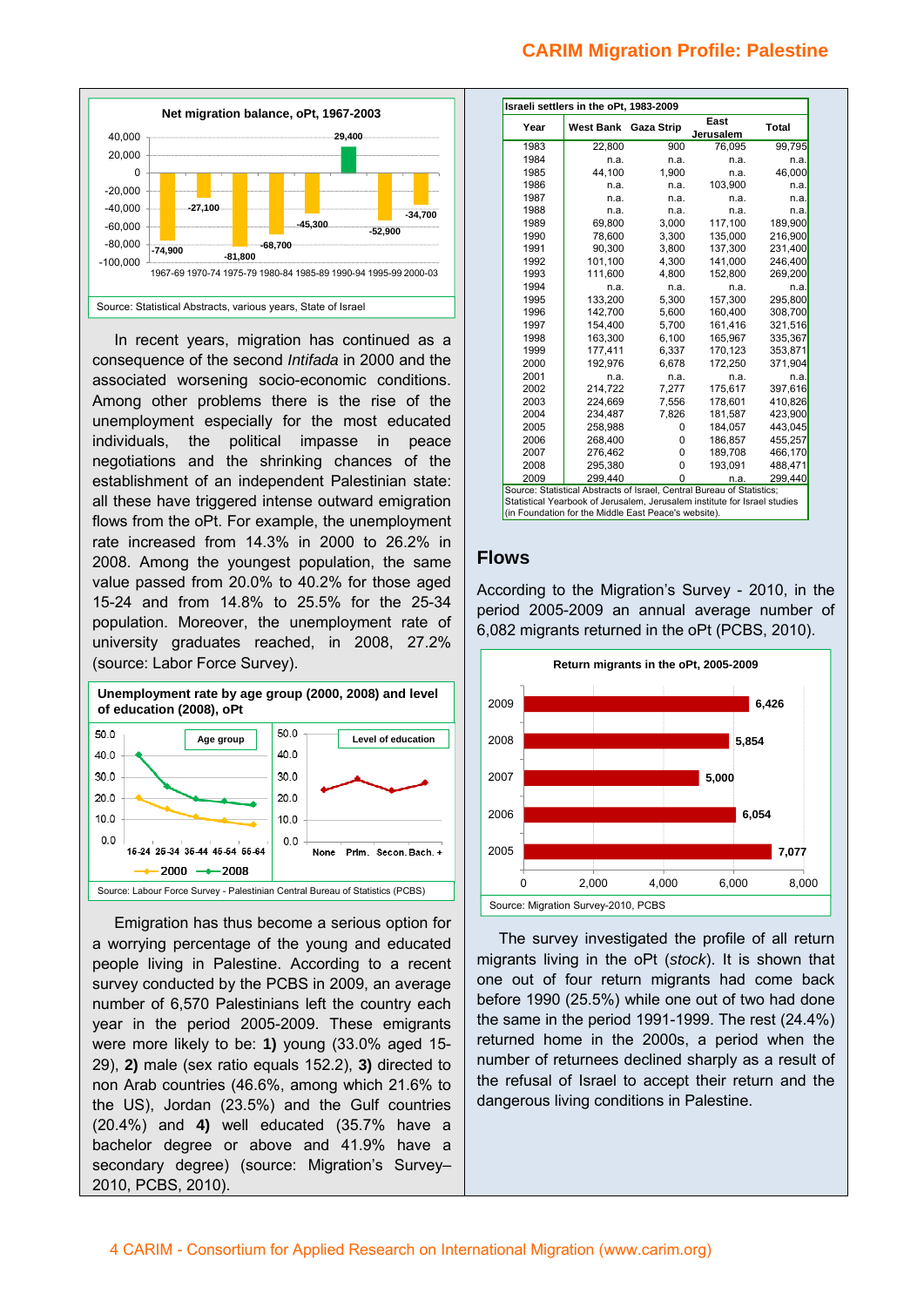As to the reason for emigration, the majority left the country to study abroad (34.4%), family reasons (21.9%, especially women, i.e. 64.0%), improving their standards of living (14.6%) and searching for a job (13.7%) (ibid.).

| Palestinians emigrating during the period 2005-2009 by some characteristics |       |                               |       |                            |      |  |
|-----------------------------------------------------------------------------|-------|-------------------------------|-------|----------------------------|------|--|
| Country of residence<br>%                                                   |       | <b>Educational level</b><br>℅ |       | Main reason to emigrate    | %    |  |
| <b>Arab countries</b>                                                       | 52,0  | <b>Illiterate</b>             | 1,3   | Studying abroad            | 34,4 |  |
| of which Jordan                                                             | 23.5  | Elementary                    | 4,9   | Family reasons             | 21,9 |  |
| 20,4<br>Gulf countries                                                      |       | Preparatory                   | 15.4  | Improving living standards | 14,6 |  |
| Egypt                                                                       | 4.0   | Secondary                     | 35.7  | Searching for a job        | 13,7 |  |
| 47,6<br>Other countries                                                     |       | Associate Diploma             | 6.2   | Others                     | 15,2 |  |
| of which USA                                                                | 21,6  | Bachelor and above            | 35.7  | Not stated                 | 0,2  |  |
| Not stated                                                                  | 0,4   | Not stated                    | 0,8   | Total                      |      |  |
| Total                                                                       | 100.0 | Total                         | 100.0 |                            | 43,7 |  |
| Source: Migration Survey 2010, PCBS                                         |       |                               |       |                            |      |  |

Another survey, conducted by PCBS in 2005 on the wish to migrate among university graduates in the oPt, shows that while the majority of men (69.0%) would hypothetically accept work abroad at any or no conditions, only 14.9% of women would do the same (PCBS, 2006).

As a whole, two main conclusions can be drawn from the recent emigration tendencies from Palestine. First, the reasons which trigger individuals to leave the country are similar to those of other countries in the region (studying, unemployment, etc.) so that less importance is attributed to the specific political situation of the oPt. Second, both the preponderance of family reasons among female emigrants and their scarce propensity to leave the country among female university graduates suggest that emigration is still largely seen as a 'male activity'. Notwithstanding the overall worsening of living conditions, the existence of family networks around the world and the improvement of the Palestinian educational profile regardless of sex, women still face strong cultural constraints which do not allow them to work, to be socially emancipated or to think about migration as a way of improving their socio-economic status.

| Return migrants by some characteristics, oPt, 2010 |       |                  |               |                                                       |  |  |  |  |  |
|----------------------------------------------------|-------|------------------|---------------|-------------------------------------------------------|--|--|--|--|--|
| Last country of<br>residence abroad                | $\%$  | Age at<br>return | $\frac{9}{6}$ | Main reason of<br>%<br>migration abroad               |  |  |  |  |  |
| <b>Arab countries</b>                              | 79.1  | "0-14"           | 38.5          | 33.2<br>Family reasons                                |  |  |  |  |  |
| of which Jordan                                    | 36.1  | "15-29"          | 36.4          | 21.7<br>Education and study                           |  |  |  |  |  |
| Gulf c.                                            | 29.0  | "30-44"          | 18.1          | 15.0<br>Improving living standards                    |  |  |  |  |  |
| Egypt                                              | 5.1   | "45-59"          | 5.6           | Unemployed/lack of<br>9.7<br>opportunities in the oPt |  |  |  |  |  |
| Other countries                                    | 20.6  | $"60+"$          | 1.3           | Others<br>20.4                                        |  |  |  |  |  |
| of which USA                                       | 9.5   | Not stated       | 0.1           | Not stated<br>0.0                                     |  |  |  |  |  |
| Not stated                                         | 0.3   | Total            | 100.0         | Total<br>100.0                                        |  |  |  |  |  |
| Total                                              | 100.0 |                  |               |                                                       |  |  |  |  |  |
|                                                    |       |                  |               | Source: Migration Survey-2010, PCBS                   |  |  |  |  |  |

As expected, 79.1% returned from Arab countries, especially from Jordan (36.1%) and the Gulf countries (29.0%). A significant proportion came back also from the US (9.5%). Moreover, more than half (54.5%) returned at an age comprised between 15 and 44 years old, while an important part came back when younger than 14 years old.

If we compare the main reason why returnees emigrated in the past and the ones declared by recent emigrants (see 'outward migration' section), a raw proxy of the evolution of the reasons to emigrate can be drawn.

First, return migrants had a higher propensity to emigrate for family reasons (33.2% *vs* 21.9%) highlighting the family framework under which labor migration from the Palestinian territories took place. Second, recent emigrants tend to emigrate more for education and study reasons (34.4% *vs* 21.7%) or because they are unemployed, perceiving lack of opportunities at home or simply because they aim to improve their living conditions (28.3% *vs* 24.7%), shedding light on the difficult conditions that young people face at home today.

To conclude, it seems that the choice to migrate to work abroad has gradually shifted from a family framework to an individual one, involving increasing numbers of (male) young people affected by negative socio-economic conditions at home.

References: Fargues P. 2000. "Protracted National Conflict and Fertility Change: Palestinians and Israelis in the Twentieth Century", Population and Development Review, Vol. 26, No. 3, pp. 441-482; Fargues P. 2006. International migration in the Arab region: trends and policies, UN expert group meeting on international migration and development in the Arab region, Beirut, 15-17 May, 2006; Kossaifi, G. 1989. "L'enjeu démographique en Palestine" in Mansour C. (eds.), "Les Palestiniens de l'intérieur", Washington, DC: Les livres de la revue des études Palestiniennes; Palestinian Central Bureau of Statistics – PCBS. 2006. Conditions of Graduates From High Education and Vocational Training Survey (December, 2005 – January, 2006), Press Conference on the Survey Preliminary Results Ramallah; Palestinian Central Bureau of Statistics – PCBS. 2010. Migration's Survey in the Palestinian Territory 2010, Press Release, Ramallah.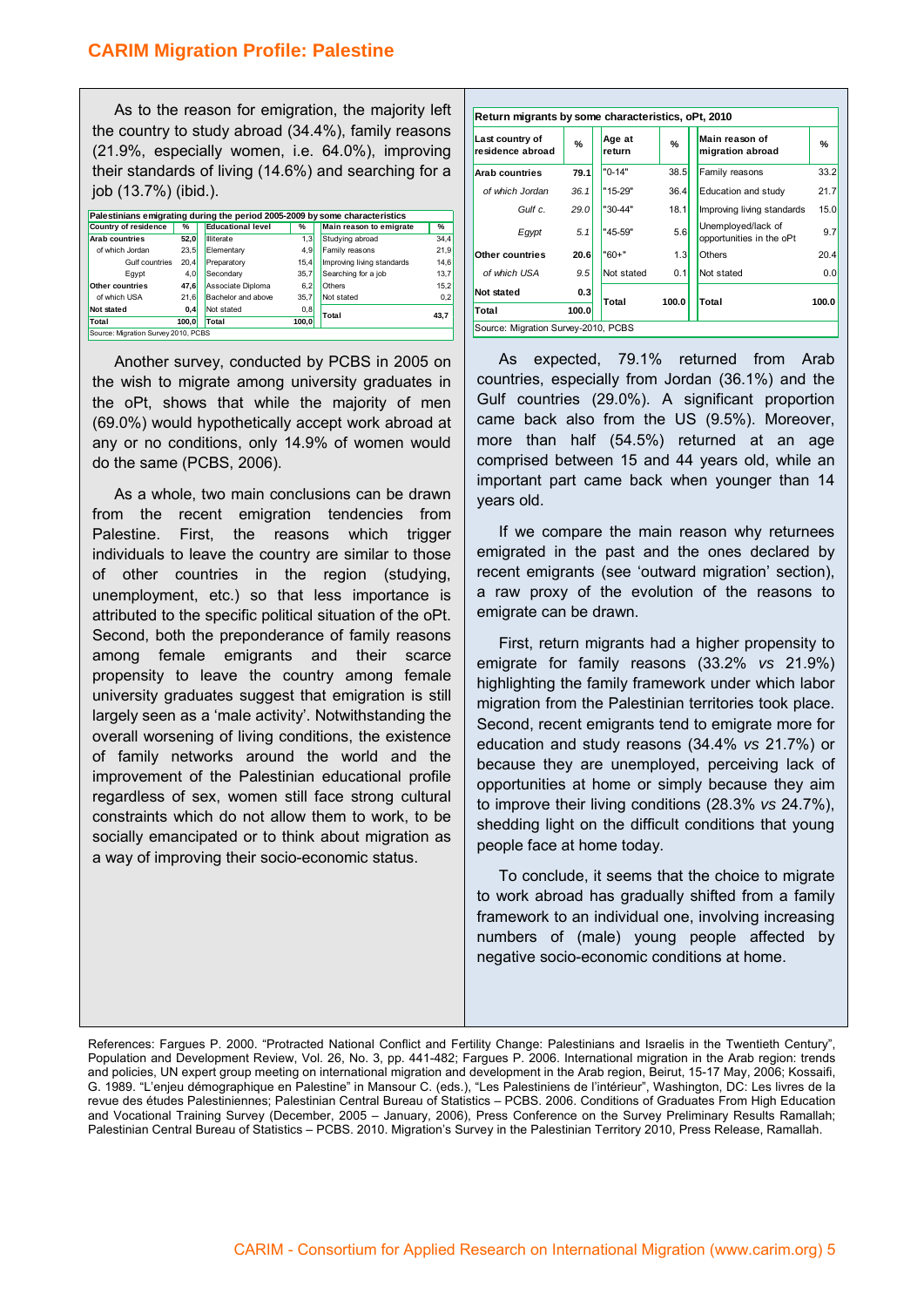#### **The Legal Framework of Migration**

After more than forty years of Israeli occupation, Palestine has few means to impact migration in the territory which the international community recognized as being its own. The Oslo peace agreements through which the PLO and Israel recognized each other in 1993 included some interim arrangements as to the division of competences between the two entities on the Gaza Strip and the West Bank, prior to further negotiations towards the creation of a Palestinian state. The Palestinian territories were divided into three areas: Area A under Palestinian control, area B under Palestinian civil control and Israeli military control, area C under Israeli control.

The legal situation in the Occupied Palestinian Territories is extremely complex. Beyond the distinction between administrative statuses stipulated by the Oslo agreements, the Gaza Strip is still regulated by some Egyptian laws and the West Bank by some Jordanian laws. Besides this, while the Oslo agreements consider the Gaza Strip and the West Bank as one sole unit, they have been administrated as two separate entities since 1948. Consequently, circulation is discontinuous between both, as well as between each of them and Israel, Jerusalem included, not to mention of course the external countries. Hence the oPt are characterized by a multiplicity of borders, obstacles and statuses. To this imbroglio has to be added the constant violation of rules and limits for determined competences as a result of the Israeli occupation.

The commonly used distinction between citizens and non-citizens, propping up rules governing migration, entry, stay and exit, does not apply to the oPt. The persons considered as foreign by Israel are generally considered as Palestinian by the Palestinian Authority (PA). The "Palestinian citizens" of the Gaza Strip and the West Bank who hold the corresponding identity card are thus considered "foreign residents" by Israel and come under PA jurisdiction. Any other individual, be s/he of Palestinian origin, refugee or of another nationality, if s/he does not hold an identity card of the Gaza Strip or the West Bank, is considered a "non-citizen". Entry, stay and exit from the Palestinian Territories are dependent on the Israeli authorities, but are also subject to the PA regulations in area A. Israeli citizens fall under Israeli jurisdiction, wherever they are. The Palestinians from East-Jerusalem are considered as foreign residents in Israel and hold special identity cards.

The Palestinians who fled the 1948 war were not readmitted afterwards, since they had not been counted among the citizens when the state of Israel was created. Likewise, the "Displaced" of 1967 were not readmitted as they had not been registered by the Israeli census of Palestinians in the West Bank of 1967. The Palestinians who had been registered by the census have been considered regular residents and got an identification number. Some of them had their resident status revoked after too long spent abroad (6 years). All the others had then to obtain a resident permit as foreign citizens, as well as authorizations to work or to have a commercial activity.

The Palestinian Authority has no power over the Territories' external borders and cannot hand out visas. Israel retains full control over borders, civil registry, family reunification and entry and stay visa issuance. It also controls the circulation of residents and non-residents between the Gaza Strip and the West Bank. Hence it is difficult to talk of a Palestinian migratory policy.

Refugees in the oPt come under the mandate of UNRWA, which was created in 1949 when it became apparent that Israel would be opposed to the return of Palestinian refugees. Recognized Palestinian refugees are people whose normal place of residence was Palestine during the two years before the 1948 conflict, who lost both their home and means of livelihood and then came back (see definition above footnote. Their descendants are eligible for services from UNRWA, which is also competent in Jordan, Syria and Lebanon. The 1951 convention on the status of refugees was not supposed to apply to Palestinians, insofar as a collective repatriation right had been recognized for them. Yet, UNHCR stated in 2002 that the Geneva Convention had to be applied to Palestinian refugees in countries which were not covered by UNRWA, such as Egypt.

Since Palestine is not a fully constituted state – though the Palestinian state was proclaimed in 1988 – its adhesions to international conventions beg some questions. Nevertheless, as an occupying power, Israel is constrained to respect, in the Palestinian Territories as well as *vis-à-vis* people living there, the international conventions it has ratified. This was stated by the International Court of Justice (ICJ) in its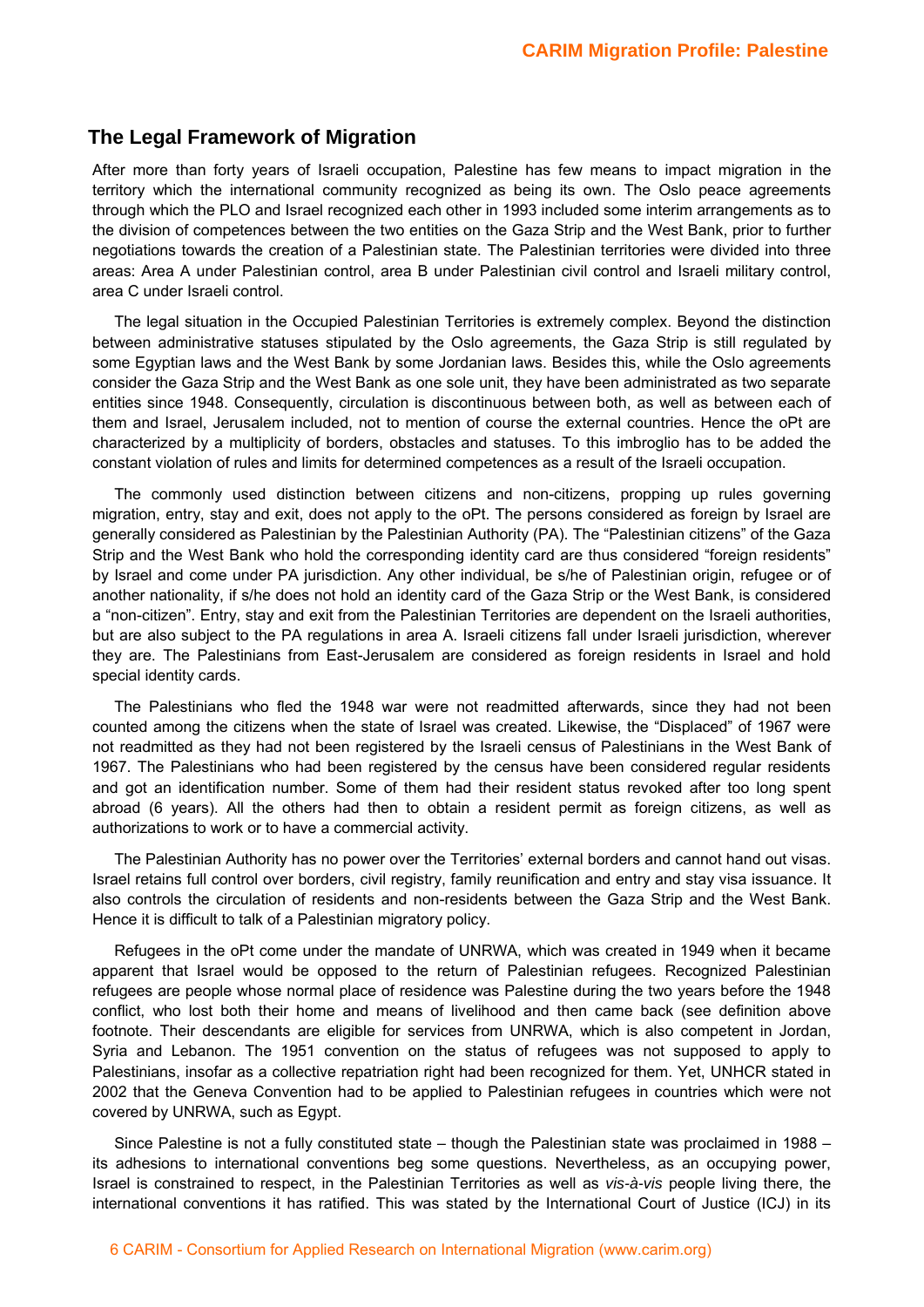advisory opinion in 2004, which concluded that the wall built by Israel was illegal. The Court indicated that the wall impeded Palestinians' liberty of movement as guaranteed under article 12 of the International Covenant on Civil and Political Rights. In the exercise of its competences, Israel is obliged to comply with the provisions of the Covenant on Economic, Social and Cultural Rights, those of the Covenant on Civil and Political Rights and those of the UN Convention on the Rights of the Child. Moreover, Israel is also under obligation not to raise any obstacle to the exercise of such rights in those fields where competence has been transferred to the Palestinian authorities.

The part of the West Bank lying between the Green Line and the wall is considered a "Closed Area". Residents of this area may no longer remain in it, nor may non-residents enter it, unless they hold a permit or identity card issued by the Israeli authorities. According to the report of the UN Secretary-General, most residents have received permits for a limited period. Israeli citizens, Israeli permanent residents and those eligible to immigrate to Israel in accordance with the Law of Return may remain in, or move freely to, from and within the Closed Area without a permit. Access to and exit from the Closed Area can only be made through access gates, which are opened infrequently and then only for short periods<sup>5</sup>.

|                                                         | <b>Outward migration</b>                                                                                                                                                                                                                                                                                                                                                                                                                                                                                                                                                                                                                                                                                                                                                                                                                         | <b>Inward migration</b> |  |  |  |
|---------------------------------------------------------|--------------------------------------------------------------------------------------------------------------------------------------------------------------------------------------------------------------------------------------------------------------------------------------------------------------------------------------------------------------------------------------------------------------------------------------------------------------------------------------------------------------------------------------------------------------------------------------------------------------------------------------------------------------------------------------------------------------------------------------------------------------------------------------------------------------------------------------------------|-------------------------|--|--|--|
| <b>General legal</b><br>references                      | Agreement on the Gaza Strip and the Jericho area, 1994, and Interim Agreement<br>on the Gaza Strip and the West Bank, 1995, defining PA jurisdiction.                                                                                                                                                                                                                                                                                                                                                                                                                                                                                                                                                                                                                                                                                            |                         |  |  |  |
|                                                         | Member of the League of Arab States.                                                                                                                                                                                                                                                                                                                                                                                                                                                                                                                                                                                                                                                                                                                                                                                                             |                         |  |  |  |
| <b>Circulation</b>                                      | Presidential Decree n°16/2006 Concerning the Regulation of the Public<br>Administration of the Crossing Points and Borders.                                                                                                                                                                                                                                                                                                                                                                                                                                                                                                                                                                                                                                                                                                                      |                         |  |  |  |
| <b>Entry and Exit</b>                                   | Each Palestinian has to have an identity number (issued by Israel) and a travel<br>document (issued by the PA).                                                                                                                                                                                                                                                                                                                                                                                                                                                                                                                                                                                                                                                                                                                                  |                         |  |  |  |
|                                                         | Entry and exit visas delivered by the Israeli authorities.                                                                                                                                                                                                                                                                                                                                                                                                                                                                                                                                                                                                                                                                                                                                                                                       |                         |  |  |  |
|                                                         | The Palestinian passport for people from the Gaza Strip and the West Bank is<br>recognized by Israel and internationally, but it has to include the identity numbers<br>issued by the Israeli authorities to enable entry into the territory. Council of<br>Ministers' Decision n°244/2005 on "VIP" Passports.                                                                                                                                                                                                                                                                                                                                                                                                                                                                                                                                   |                         |  |  |  |
|                                                         | Gaza Strip Palestinians need a permit handed out by the Israeli authorities to<br>stay in the West Bank and vice-versa.                                                                                                                                                                                                                                                                                                                                                                                                                                                                                                                                                                                                                                                                                                                          |                         |  |  |  |
|                                                         | To enter, non-residents need a temporary visitor permit.                                                                                                                                                                                                                                                                                                                                                                                                                                                                                                                                                                                                                                                                                                                                                                                         |                         |  |  |  |
|                                                         | The Territories' border crossing for Palestinians is by land. Palestinian holders of<br>an identity document, including those with foreign citizenship, must pass through<br>border posts reserved to Palestinians. The Allenby bridge (Jericho) is the only<br>crossing point for West Bank Palestinians wishing to reach Jordan and travel further<br>afield. It is fully and exclusively controlled by Israel. Gaza Strip Palestinians have<br>two crossing points: the first one links the Gaza Strip to Israel (Eretz) and a permit<br>has to be issued by Israel, also for a possible transit by the West Bank; the second<br>one is Rafah from where Palestinians can get to Egypt. Since 2006 (Hamas empowered),<br>Egypt has severely limited access, in both directions. On 28 May 2011, the new Egyptian government decided to lift r |                         |  |  |  |
| Border and Refugee<br>The Palestinian <i>Basic la</i> n | regulated by law and in                                                                                                                                                                                                                                                                                                                                                                                                                                                                                                                                                                                                                                                                                                                                                                                                                          |                         |  |  |  |

CARIM - Consortium for Applied Research on International Migration (www.carim.org) 7 legal consequences of the construction of a wall in the Occupied Palestinian Territory, advisory opinion of k.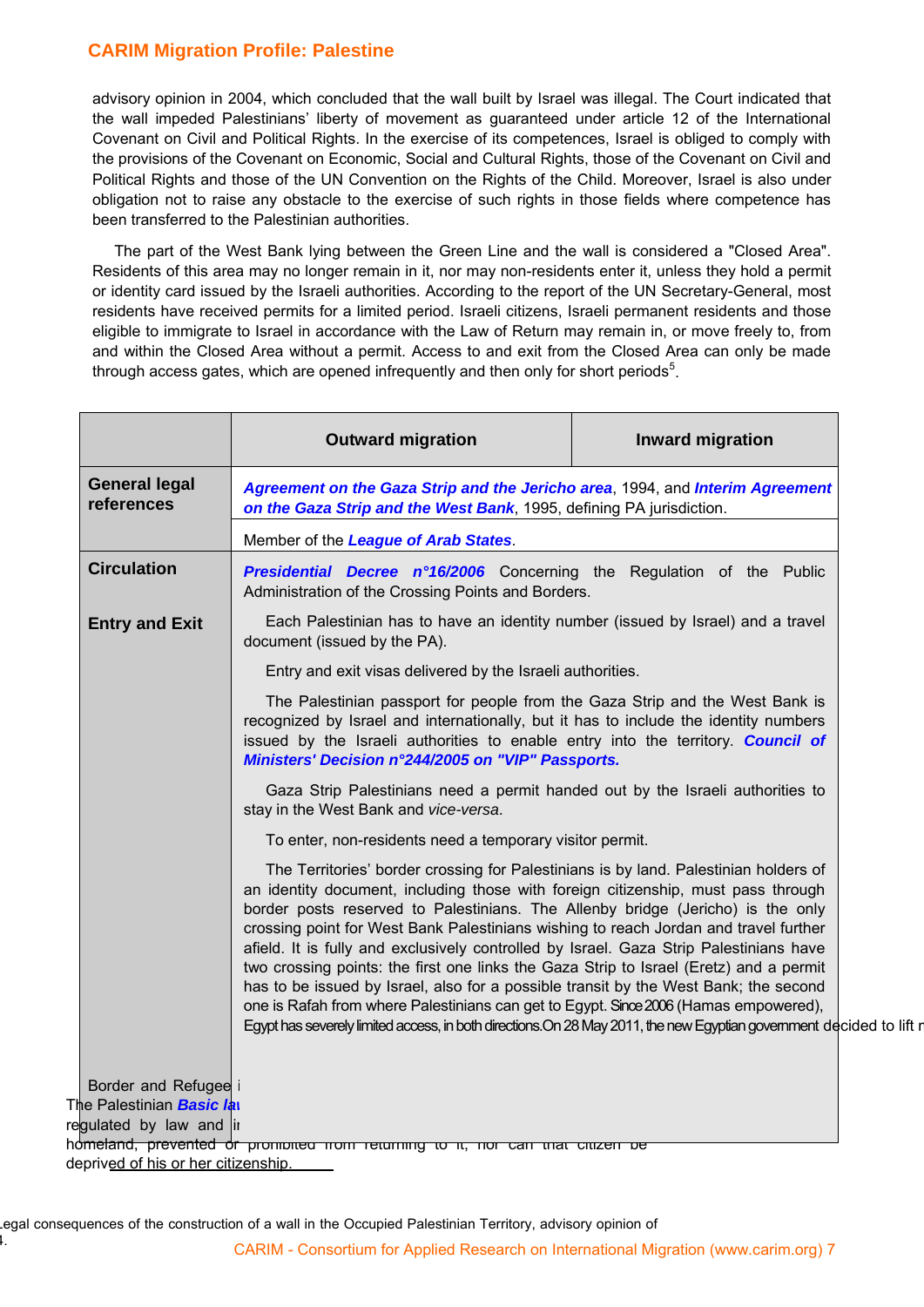| Struggle against<br>irregular<br>migration |                                                                                                                                                                                                                                                                                                                                                                                                                                                                                                                                                                                                                                                                                                                                                                                                                                                                                   | Israeli Military Order n°1650 of 2009:<br>any person who irregularly enters into or<br>stays without permit in the West Bank<br>will be considered an infiltrator and may<br>be punished with a seven-year prison<br>sentence.                                                                                                                                                                                                                                                                                                                                                                                                                                                                                                                                                                                                                                                                                                                                                                                                                                                                                                                                                                                                                                                                                                                                                                                                                                                                                                    |  |  |  |
|--------------------------------------------|-----------------------------------------------------------------------------------------------------------------------------------------------------------------------------------------------------------------------------------------------------------------------------------------------------------------------------------------------------------------------------------------------------------------------------------------------------------------------------------------------------------------------------------------------------------------------------------------------------------------------------------------------------------------------------------------------------------------------------------------------------------------------------------------------------------------------------------------------------------------------------------|-----------------------------------------------------------------------------------------------------------------------------------------------------------------------------------------------------------------------------------------------------------------------------------------------------------------------------------------------------------------------------------------------------------------------------------------------------------------------------------------------------------------------------------------------------------------------------------------------------------------------------------------------------------------------------------------------------------------------------------------------------------------------------------------------------------------------------------------------------------------------------------------------------------------------------------------------------------------------------------------------------------------------------------------------------------------------------------------------------------------------------------------------------------------------------------------------------------------------------------------------------------------------------------------------------------------------------------------------------------------------------------------------------------------------------------------------------------------------------------------------------------------------------------|--|--|--|
| <b>Rights and</b><br>settlement            | Creation in 2007 of a Department of<br>Palestinian Expatriates.<br>Palestinians'<br>rights<br>stay<br>and<br>conditions vary considerably in time and<br>space. In Syria, they enjoy equal rights<br>with nationals, except regarding estate<br>ownership and political matters, but the<br>Palestinians who fled from Iraq after<br>2003 do not enjoy the same treatment.<br>In Jordan, Palestinians from the West<br>got<br>citizenship<br>till<br>1988.<br><b>Bank</b><br>Palestinians from the Gaza Strip who<br>fled after 1967 were not treated though<br>in the same fashion.<br>Generally, Palestinians enjoy the<br>same rights as foreign nationals, with<br>some variances either more favorable<br>(e.g in Egypt till 1978), or less favorable<br>(e.g access to work in Lebanon till the<br>2010 reform; access to citizenship in<br>Egypt despite the 2004 reform). | The right of residence is transmitted<br>by one of both resident parents, upon<br>registration. Those not considered as<br>residents since 1967 or after Oslo (on<br>the basis of the negotiated returnees<br>list) can become residents only through<br>family reunification if agreed to by Israel.<br>Based on article 15 of the Labour<br>Code, the council of ministers issued<br>Decision n° 45/2004 on granting work<br>permits to non-Palestinian workers. Four<br>conditions: 1) the absence of competition<br>with national workers; 2) the need for a<br>foreign worker instead of a national; 3) the<br>relevant qualifications and experience for<br>the job for which the license is requested;<br>4) a condition of reciprocity may be<br>imposed by the Ministry of Labor. No<br>grounds need be given for rejection. If the<br>application is accepted, a license is<br>granted for one year.<br>Non-residents have to obtain Israeli<br>authorization to exercise a commercial<br>activity.<br>Labour Code n°7 of 2000<br>Domestic workers are not covered<br>by Labour Law.<br>reunification:<br>Family<br>this<br>İS.<br>dependent on Israeli measures, though<br>it theoretically falls under the general<br>jurisdiction of Palestinian civil affairs.<br>Reunification for first degree relatives<br>and<br>minor<br>(spouses<br>children) of<br>residents (with ID number).<br>Access to estate ownership: submitted<br>administrative authorization and a<br>to<br>reciprocity condition. 1996 Case-Law. |  |  |  |
|                                            | Nationality: The PA has not adopted a nationality law yet. The Palestinian Charter<br>and the Declaration of Principles recognize that any Palestinian has the right to<br>(later) Palestinian citizenship whose consequences on the right to return, refused by<br>Israel, is an issue. A number of Arab states within the Arab League proclaimed their<br>wish to preserve the right to return and, to do so, adopted the <b>Casablanca Protocol</b><br>for the treatment of Palestinians in Arab States which contains the commitment<br>to ensure Palestinians the same rights as nationals without granting them<br>citizenship. Although the PA and some stakeholders argue that granting a second                                                                                                                                                                          |                                                                                                                                                                                                                                                                                                                                                                                                                                                                                                                                                                                                                                                                                                                                                                                                                                                                                                                                                                                                                                                                                                                                                                                                                                                                                                                                                                                                                                                                                                                                   |  |  |  |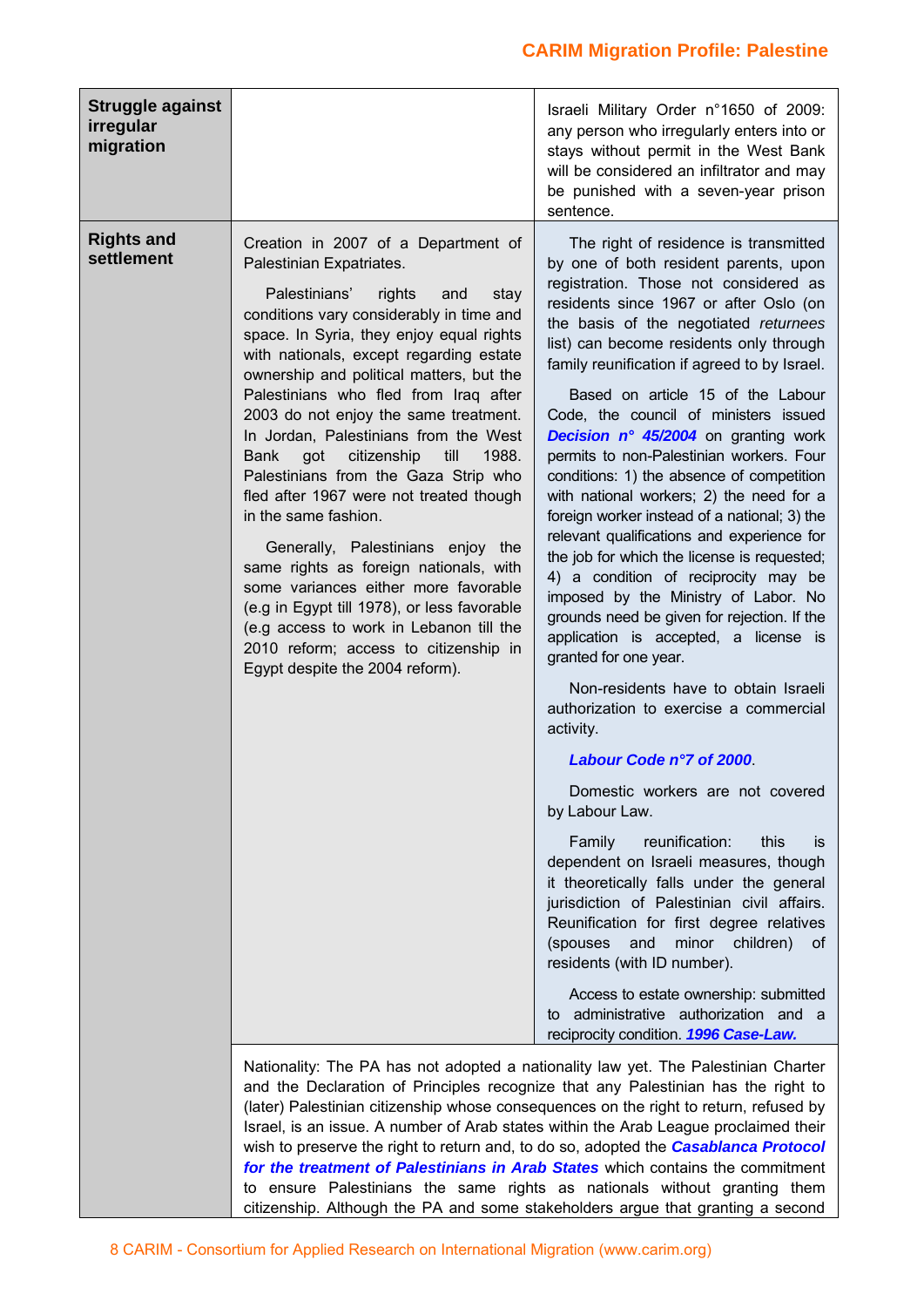|                 | citizenship would not impede the right to return, the question of extending citizenship<br>to Palestinians is a very delicate issue. Yet, a large part of the Palestinian diaspora<br>has got effective second citizenship                                                                                           |                                                                                                                                                                                                                                                                                                                                                                                                                                                                                                                                                                                                                                                                                    |  |  |  |  |
|-----------------|----------------------------------------------------------------------------------------------------------------------------------------------------------------------------------------------------------------------------------------------------------------------------------------------------------------------|------------------------------------------------------------------------------------------------------------------------------------------------------------------------------------------------------------------------------------------------------------------------------------------------------------------------------------------------------------------------------------------------------------------------------------------------------------------------------------------------------------------------------------------------------------------------------------------------------------------------------------------------------------------------------------|--|--|--|--|
| <b>Refugees</b> | Palestinian refugees in Jordan, Syria and<br>Lebanon fall under the UNRWA mandate. In<br>October 2002, UNHCR stated that the 1951<br><b>Geneva Convention</b> would apply to<br>Palestinians outside UNRWA zones, such as<br>Egypt and Libya. Palestinians are thus<br>considered as refugees by UNRWA and<br>UNHCR. | Palestinian refugees come under<br>the UNRWA mandate and are<br>granted identity documents. They<br>are subject to Israeli occupation.<br>They enjoy equal rights to other<br>Palestinians. The refugee status is<br>transmitted by descent.<br>Till 2006, a female refugee<br>marrying a male non-refugee would<br>lose her status. She also could not<br>transmit her status to her children -<br>unlike a male refugee. These<br>discriminatory laws ended in 2006.<br><b>Case-Law</b> related to refugees<br>in the Gaza Strip and the West<br>Bank considers that they do not<br>have a right of estate ownership in<br>camps. They lose the use of<br>housing if they leave. |  |  |  |  |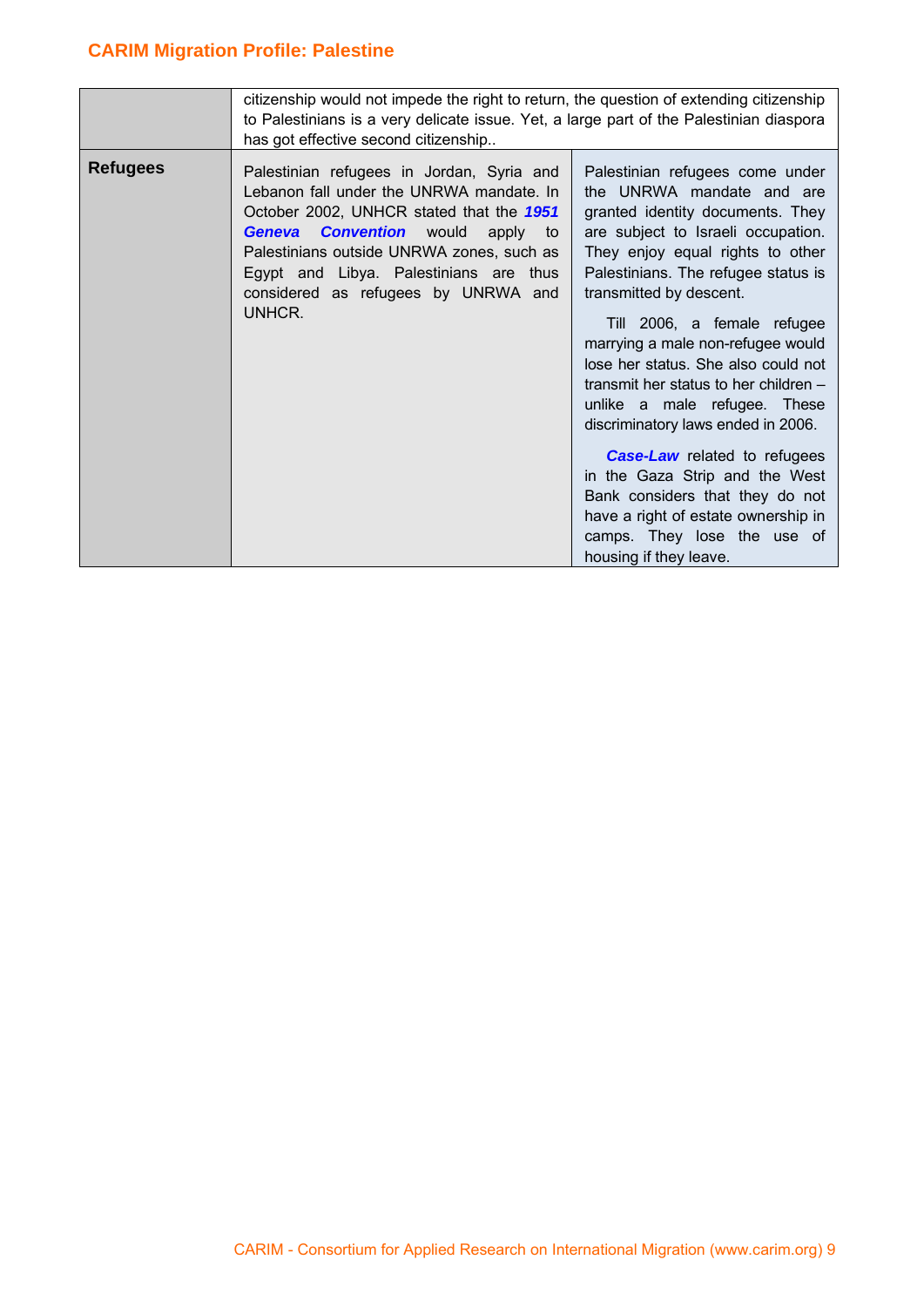### **The Socio-Political Framework of Migration**

The sociopolitical framework of migration from, to and through the occupied Palestinian territory raises issues different from those in the other countries of the Southern and the Eastern Mediterranean. These issues are related to the different nature of migration from and to Palestine since the end of the nineteenth century, and the inability of the Palestinian authority (PA) to implement any migration policy given Israel's control over migration and circulation.

The oPt was divided into three areas after the Oslo agreements. The administration of areas A and B, which include the main towns and the refugee camps, has been transferred to the PA, while Israel has retained control over area C. In 2005, Israel unilaterally retired from the Gaza Strip, but the fragmentation of the West Bank and Israel's colonization there (see map below) make the creation of a sustainable and independent Palestinian state within the 1967 borders all but impossible.



Moreover, the history of migration from and to Palestine is deeply rooted in the Arab-Israeli conflict. After a first wave of migration during the Ottoman Empire and the British mandate, Palestine has witnessed two major waves of forced migration toward neighboring countries as a consequence of the 1948 and 1967 wars. Since then, while economic migration from the oPt continued toward the Gulf and the West, Israel progressively built up Jewish settlements in East Jerusalem, the West Bank, and the Gaza Strip. Today, the Palestinian diaspora actively supports the Palestinian cause and maintains strong ties with Palestine, though the circulation of Palestinians there is extremely difficult.

Given that the PA is unable to implement any migration policy, and ignoring here the numerous initiatives of the international community and civil society in relation to migration, the following focuses on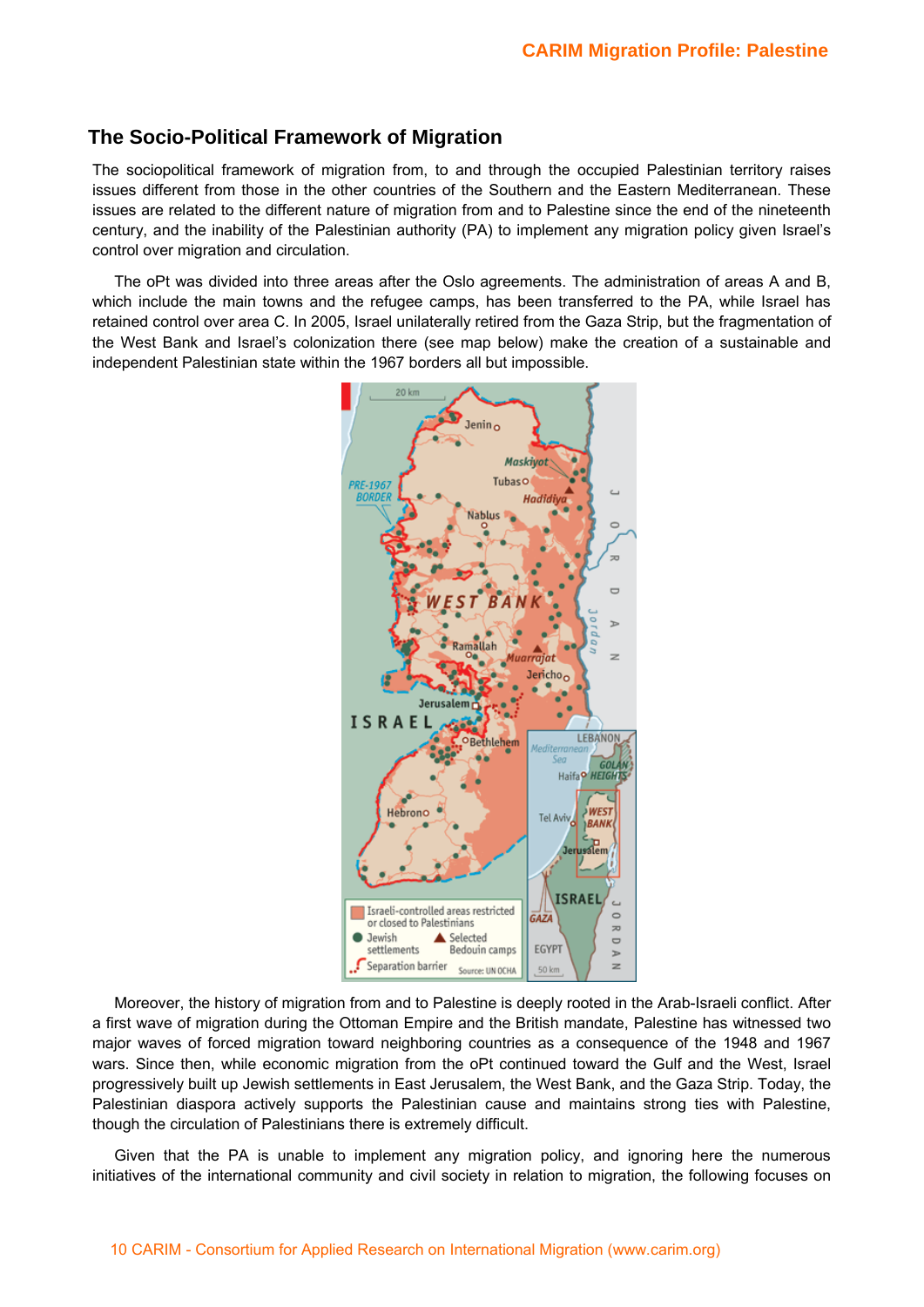the political dimensions of three main issues: (1) out-migration and circulation in the oPt; (2) the right of return for Palestinian refugees; and (3) the Israeli settlements in the West Bank and East Jerusalem.

(1) After the beginning of the second Intifada, the Israeli state put strong limits on the employment of Palestinians workers from the oPt, who have been, in the meantime, replaced by Asian and African migrants, while the construction of the Separation Wall also stopped irregular migration. Since then, while the socioeconomic and the security situation had deteriorated dramatically in the oPt, migration to the Arab states seems to have risen, despite the numerous difficulties in leaving the West Bank and, a fortiori, the Gaza Strip. Indeed, Palestinians are not allowed to access Ben Gouriou airport in Tel Aviv; Jordan carefully controls the transit of Palestinians through its territory; and Egypt closed until recently its borders with the Gaza Strip (Rafah) following the conflict between Hamas and Fatah (2006), and authorizes only a few humanitarian convoys, and tries to destroy any communicating tunnels. Furthermore, circulating within the oPt is extremely difficult: both because of the lack of territorial continuity between the West Bank and the Gaza Strip, and because of the numerous checkpoints between areas A, B and C on the West Bank. Therefore, in the face of the blockade of Gaza and the untimely closing of the checkpoints on the West Bank according to the evolution of the political situation, the oPt resembles so many Bantustans where it is impossible for the PA to develop any policy for managing and valorizing the mobility of its population.

(2) The return of the refugees who fled Palestine in 1948 and of the displaced persons who fled the West Bank and the Gaza Strip in 1967, and their descendants, also illustrates the lack of sovereignty of the PA over the oPt. The population registry remains at the Israeli Ministry of Interior which, therefore, controls who can and who cannot reside in the oPt. After the Oslo agreement, the Israeli state authorized the return of tens of thousands of Palestinians, among whom many who were enrolled in the PA civil service and security forces. However, Israel did not fulfill its engagements, though limited, regarding family reunification and temporary visits to the oPt, interpreting, in the strictest possible way, the agreements negotiated after the Madrid conference (1991), and systematically expelling illegal residents in the oPt.

The right of the 1948 refugees to return to their towns and villages of origin (in Israel) and for the 1967 displaced persons to be able to return to the oPt – one of the main Palestinian and Arab demands – is mentioned in resolution 194 of the United Nations General Assembly (for the first) and in resolution 242 of the UN Security Council (for the second). In the Palestinian refugee camps, the right to return and the crucial role of UNRWA helped preserve the sense of a common faith and belonging. Then, the determination of the Arab League to maintain the stateless condition of displaced and refugee Palestinians, officially to guarantee their right to return, responded to the concerns of the Arab states given the likely social and political consequences of any assimilation of Palestinians residing in their lands. Given this, it should be recalled that the frame (bilateral) of negotiations between Israel and the PA prevents any Arab state hosting Palestinians from making their positions felt, and that the search for a solution to the Palestinian refugee problem should not be limited to the payment of financial compensation which would, in any case, be difficult to implement.

(3) The development of Jewish settlements in East Jerusalem and on the West Bank shows again the lack of sovereignty of the PA over its own territory. The Israeli Defense Forces (IDF) protect the settlements and the Israeli Ministry of Housing and Construction is in charge of planning and carrying out projects. In addition, numerous legal and illegal settlements have been created by settlers' organizations. Colonization has accelerated since the Oslo agreements and Israel accepted only a limited moratorium under pressure from the United States. In addition, Israeli disengagement from the Gaza Strip, and the dismantlement of the settlements there, supervised by the former Prime Minister Ariel Sharon, notwithstanding strong internal opposition, appeared a strategic move aimed at concentrating colonization on the West Bank. Last, but not least, the construction of the Separation Wall, whose route does not respect the 1967 border and that penetrates deeply into the West Bank, clearly aims at confirming the fait accompli of colonization to the detriment of oPt territorial unity.

To conclude, the sociopolitical analysis of migration from, to and through the oPt shows that the creation of a sustainable Palestinian state demands, in political and economic terms, significant concessions on the part of Israel, in particular concerning the territorial unity of the oPt, which would entail the dismantlement of the settlements and the transfer of the administration and the security of area C to the PA. Ultimately, the negotiations for a global solution to the problem of refugees should include the Arab states.